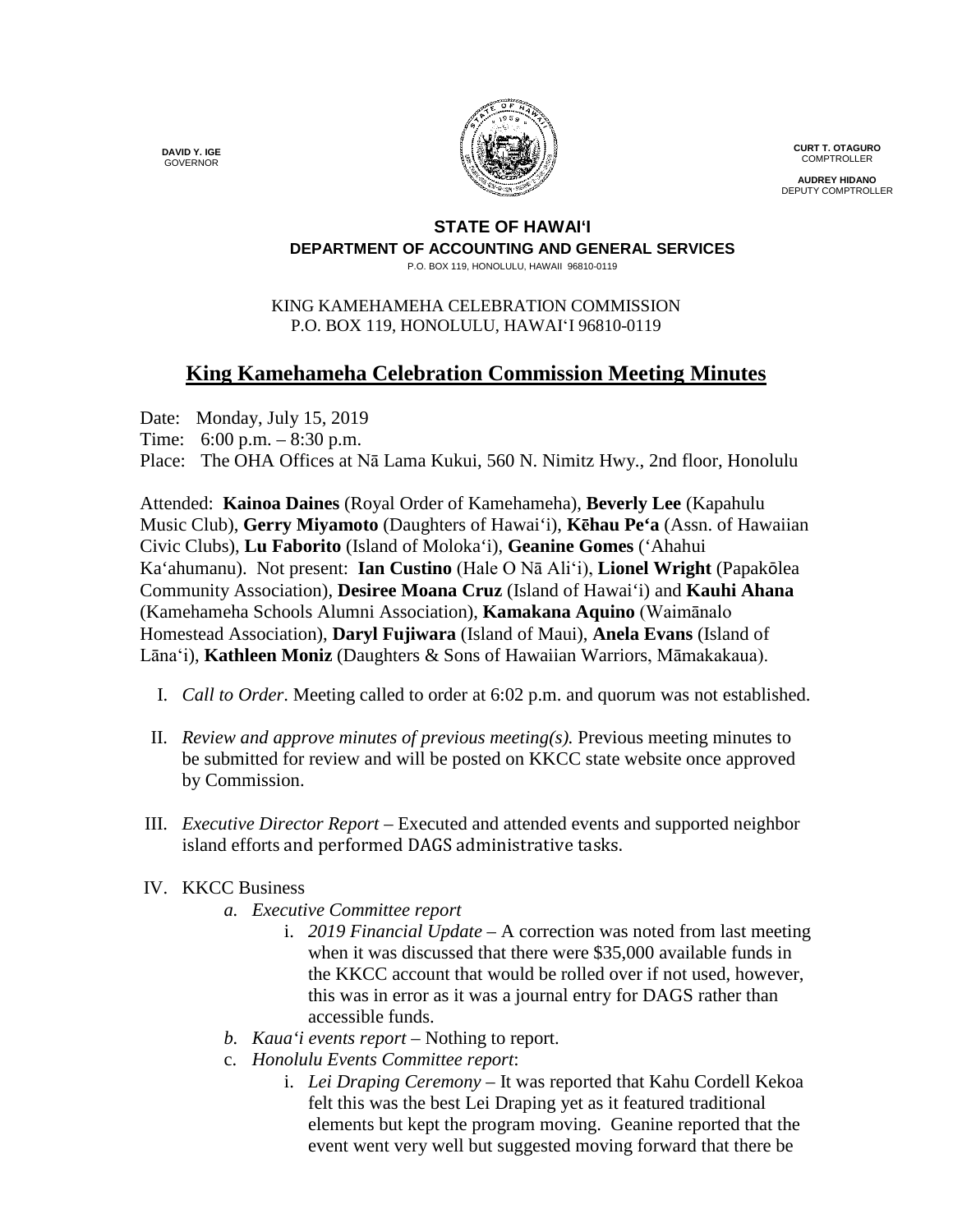more input and participation from other Commissioners. On behalf of the Royal Order, Kainoa shared to shorten the blessings and that not every lei needs to be blessed. It was noted that the Pacific Arts Festival would like to change the date of the Lei Draping Ceremony. This option will be reviewed and discussed at the next meeting. It was noted that the changes in the Lei Draping Protocol were met with mixed feelings. Some still felt they preferred the previous protocol. Every effort was made to communicate with the stakeholders via direct phone calls, e-mails and letters. Although these changes had been in discussion since 2018 with the public invited to provide input, there were still some disappointed people who provided lei expecting previous Protocol, as their leadership had not shared with them the new Protocol. Public testimony was provided in support of reviewing the Protocols once more.

- 1. *Ho'okupu –* It was noted that the new Protocols included opportunity for presentation of Ho'okupu as a group which worked well.
- *ii. 103rd Annual King Kamehameha Celebration Floral Parade –* Overall, the parade was a success. Overwhelming written and public testimony was provided in support of Beverly to continue as the Pā'ū Chair and to establish a Pā'ū Advisory Committee. It was noted that Beverly was reprimanded for her comments prior to the 2019 event. She met with the units involved and apologized. Her apologies were accepted and everyone directly involved agreed during the face-to-face meetings that the issue was resolved. Copies of the written testimony are available through the Executive Director upon request.
- iii. *King Kamehameha Celebration Ho'olaule'a* The event was very successful and it laid a good foundation to hold the event at Aloha Tower Marketplace in the future. It was noted that due to the Festival of Pacific Arts and Culture in 2020, the Kapi'olani Park's parking lots would be filled with floats, which will restrict access to any other parking. Therfore, moving the event to Aloha Tower Marketplace is the best course of action.
- d. *Moloka'i events report* Lu reported that the events were well received and laid a good foundation for next year.
- e. *Maui events report* Nothing to report.
- f. *Lāna'i events report* Nothing to report.
- g. *Hawai'i Island events report* Nothing to report.
	- i. *Lei Draping* -
- *h. Commission Reports*
	- *i. Legislative* –Nothing to report.
	- *ii. Statuary –* In 2009, the Commission voted not to have the lei on the neck of the statue starting in 2010. Suggestions were made that this procedure be reviewed and reconsidered. Additionally, Daughters & Sons of Hawaiian Warriors, Māmakakaua, held their annual 8 a.m. ceremony and unfortunately DAGS had not removed the lei from the weekend. Normally, they were supposed to remove all lei from the statue and mound on the first working day